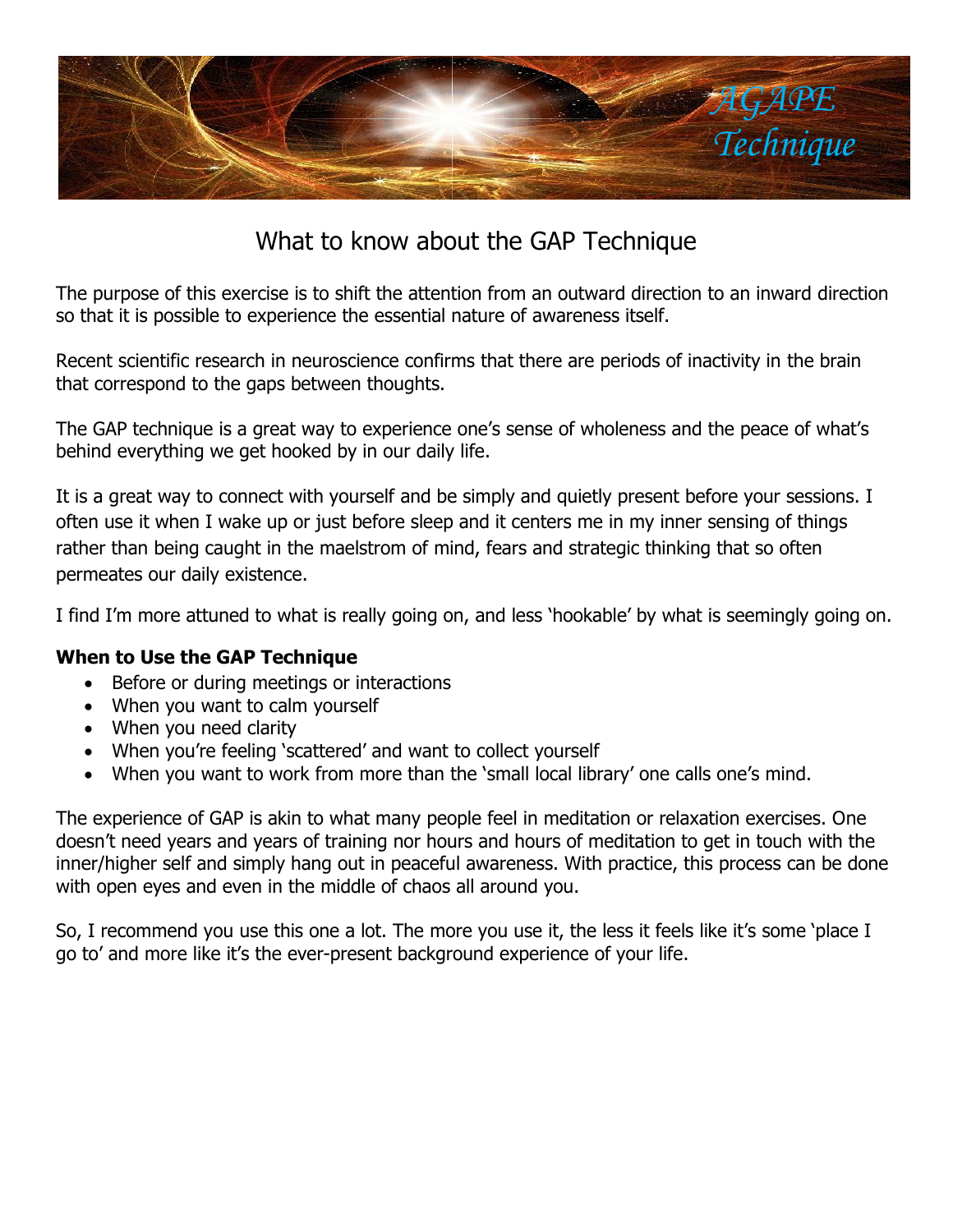

## How to do the G.A.P. technique

To begin, sit quietly and close your eyes.

Notice that with your eyes closed you experience several kinds of things. You hear my voice, you may notice that sound is more acute, the sound of my voice and sounds in your background. There's nothing to do about this, it's just what happens when we close our eyes, and other senses become more prominent.

You may also notice the sense of touch is heightened. You may be more conscious of temperature or the feeling your body sitting in a chair. Again, nothing to do about it, just notice what happens when you take your vision offline.

And you will notice that there are thoughts coming to you. Just take a moment to notice your thoughts. They come and go like clouds in front of a blue sky on a partially cloudy day. So just notice the cloud thoughts floating in and out of your awareness. Nothing to do but simply notice.

Now notice that the thoughts are occurring in a background of silence just like the clouds are occurring in the background of sky. The silence and sky are always there, just less noticeable because of the activity of thoughts and clouds. It's a silent background, alive, and silent.

As you notice the silent background in which the thoughts are occurring, you will notice that you can be aware of it even while the thoughts are coming and going. Allow yourself to simply favor noticing that silent background. Immerse yourself in that silence. [Wait about one minute]

If you find that you have become absorbed in thinking, at the moment that you notice this, simply bring your attention back to the silent background and hang out there for a bit. [Wait one to two minutes here.] Notice some of the qualities it has, peaceful, warm, and quiet. What are your words?

When you're ready, open your eyes.

Now that you have experienced this silent background of consciousness, it is easy to notice that the Awareness is still there, lively in the background, even with your eyes open and with the activity of experiencing the objects of the senses.

Is there anything lacking in the experience of that pure awareness? Is there anything that you could not do from this place? Is there any sense of feeling needy while you are living from this sense of awareness aware of Pure Awareness?"

In most cases, our lives are so focused in an outward direction that we tend to not know or remember that this silent Pure Awareness is the essence of what we are.